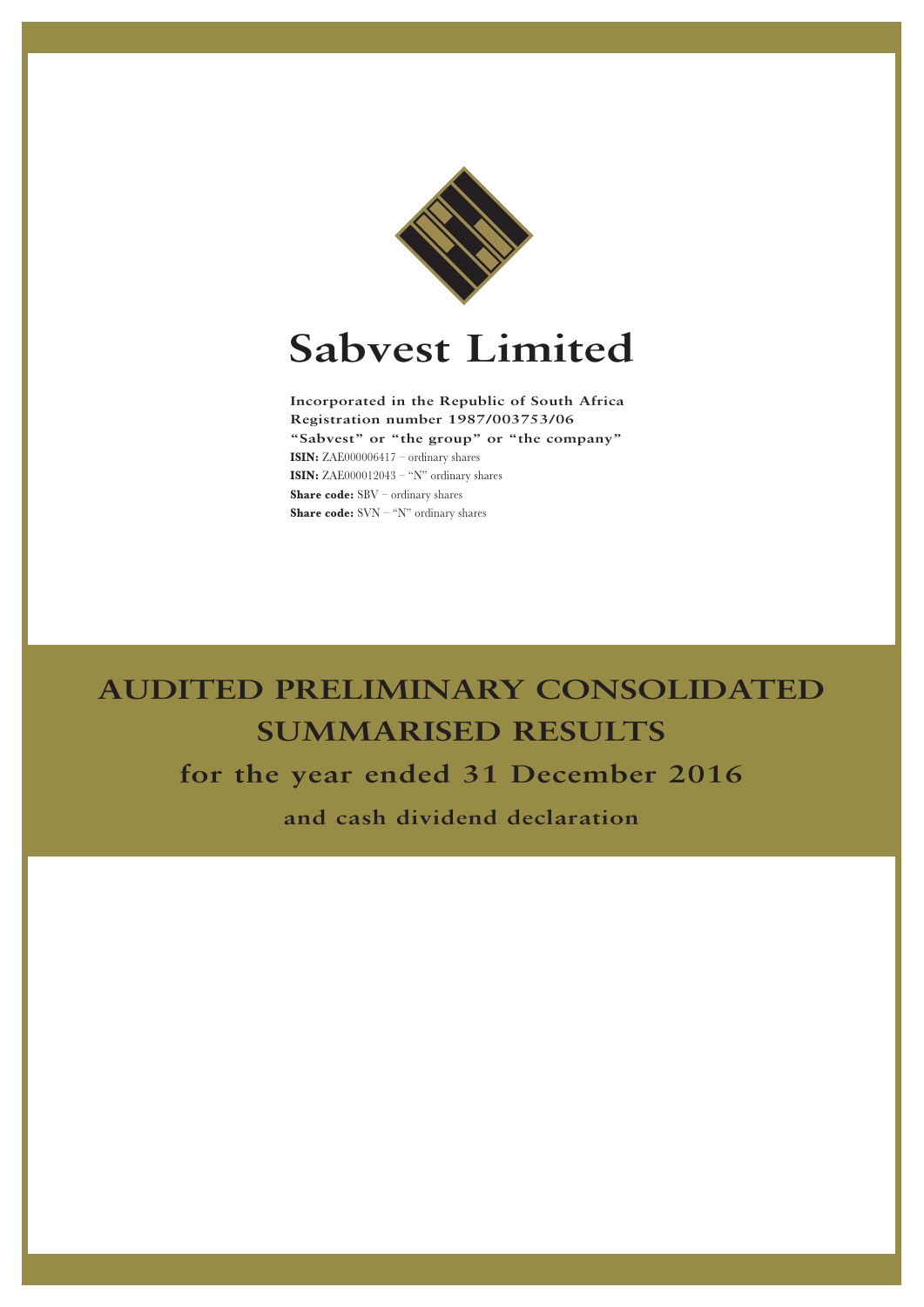## **Consolidated Summarised Statement of Financial Position** as at 31 December 2016

|                                            |                | Reclassified <sup>*1</sup> |
|--------------------------------------------|----------------|----------------------------|
|                                            | <b>31 Dec</b>  | 31 Dec                     |
|                                            | 2016           | 2015                       |
|                                            | <b>Audited</b> | Audited                    |
|                                            | R'000          | R'000                      |
| Non-current assets                         | 2 009 727      | 1896073                    |
| Property, plant and equipment              | 1 3 6 5        | 1 369                      |
| Investment holdings                        | 2 008 362      | 1 894 704                  |
| Unlisted investments                       | 1 421 820      | 1 252 040                  |
| Listed investments                         | 586 542        | 642 664                    |
|                                            |                |                            |
| <b>Current assets</b>                      | 158 207        | 202 427                    |
| Finance advances and receivables           | 3858           | 7319                       |
| Offshore investment holdings               | 151 262        | 140 077                    |
| Share portfolio                            |                |                            |
| Equity investment                          | 23 003         | 46 671                     |
| Bond portfolio                             | 128 259        | 26 452                     |
| Offshore cash investment portfolio         |                | 66 954                     |
| Cash balances                              | 3 0 8 7        | 55 031                     |
| Local                                      | 3 0 8 7        | 55 031                     |
| Total assets                               | 2 167 934      | 2 098 500                  |
| Ordinary shareholders' equity              | 1659255        | 1 701 382                  |
| <b>Non-current liabilities</b>             | 413 689        | 356 556                    |
| Interest-bearing debt                      | 90 000         | 100 000                    |
| Deferred tax liabilities                   | 323 689        | 256 556                    |
| <b>Current liabilities</b>                 | 94 990         | 40 562                     |
| Interest-bearing debt                      | 77 732         | 9 2 4 0                    |
| Offshore portfolio finance                 | 36 577         |                            |
| Current portion of interest-bearing debt   | 30 000         |                            |
| Local other interest-bearing debt          | 11 155         | 9 240                      |
| Accounts payable                           | 17 258         | 31 322                     |
| Total equity and liabilities               | 2 167 934      | 2 098 500                  |
| Net asset value per share with investments |                |                            |
| at fair value $-$ cents                    | 3646           | 3719                       |
| Number of shares in issue less held in     |                |                            |
| treasury $-000$ 's                         | 45 513         | 45 748                     |
|                                            |                |                            |

## **Consolidated Summarised Statement of Cash Flows**

for the year ended 31 December 2016

|                                                                                                                          | <b>31 Dec</b><br>2016<br><b>Audited</b><br>R'000 | 31 Dec<br>2015<br>Audited<br>R'000 |
|--------------------------------------------------------------------------------------------------------------------------|--------------------------------------------------|------------------------------------|
| Cash generated by operating activities<br>Cash (utilised in)/generated by                                                | 21 651                                           | 62 099                             |
| investing activities<br>Cash effects of financing activities *                                                           | (101748)<br>51881                                | 39 267<br>(20 402)                 |
| Cash utilised for the payment of dividends                                                                               | (23 728)                                         | (21 093)                           |
| Change in cash and cash equivalents<br>Cash balances, less current interest-bearing<br>debt excluding portfolio finance, | (51944)                                          | 59 871                             |
| at beginning of year                                                                                                     | 55 031                                           | (4840)                             |
| Cash balances, less RSA<br>interest-bearing debt, at end of year                                                         | 3 0 8 7                                          | 55 031                             |

#### *\* Financing activities comprise movements in long-term debt and portfolio finance.*

## **Consolidated Summarised Statement of Comprehensive Income**

for the year ended 31 December 2016

|                                                | <b>31 Dec</b><br>2016   | 31 Dec<br>2015   |
|------------------------------------------------|-------------------------|------------------|
|                                                | <b>Audited</b><br>R'000 | Audited<br>R'000 |
| Gross income from operations                   |                         |                  |
| and investments                                | 111 329                 | 590 256          |
| Dividends received                             | 63 340                  | 91 585           |
| Interest received                              | 10 980                  | 5 0 6 2          |
| Income on financial instruments                |                         |                  |
| and shares                                     | 5 3 1 3                 | 57 312           |
| Fees and sundry income                         | 1 1 4 7                 | 2920             |
| Fair value adjustments to investments          | 30 549                  | 433 377          |
| - Listed                                       | (127 425)               | 82 753           |
| - Unlisted                                     | 157 974                 | 350 624          |
| Direct transactional costs                     | (518)                   | (508)            |
| Interest paid                                  | $(15\;175)$             | (7 445)          |
| Net income before expenses                     | 95 636                  | 582 303          |
| Less: Expenditure                              | (24329)                 | (43689)          |
| Operating costs                                | (23943)                 | (43392)          |
| Depreciation                                   | (386)                   | (297)            |
| Net income before taxation                     | 71 307                  | 538 614          |
| Taxation – deferred                            | (67133)                 | (78697)          |
| - current year                                 | (11 422)                | (78697)          |
| - CGT arising from change in<br>inclusion rate | (55 711)                |                  |
| Net income for the year attributable           |                         |                  |
| to equity shareholders                         | 4 1 7 4                 | 459 917          |
| Translation of foreign subsidiary *2           | (15961)                 | 35 079           |
| Total comprehensive (loss)/income              |                         |                  |
| attributable to equity shareholders            | (11787)                 | 494 996          |
| Earnings per share $-$ cents                   | 9,2                     | 1003,9           |
| Dividends per share (proposed after            |                         |                  |
| $interim/year-end$ – cents                     | 55,0                    | 50,0             |
| Weighted average number of shares              |                         |                  |
| in issue $-000$ 's                             | 45 600                  | 45 815           |
| Headline earnings per share $-$ cents $*3$     | 9,2                     | 1 003,9          |
| <b>Reconciliation of headline earnings</b>     |                         |                  |
| Net income for the year                        | 4 1 7 4                 | 459 917          |
| Loss on sale of property, plant                |                         |                  |
| and equipment                                  | 5                       |                  |
| Headline earnings for the year                 | 4 1 7 9                 | 459 917          |

\*1 *There has been a reclassification relating to listed and unlisted investments. This is with regard to 15 million Rolfes shares held indirectly through participating preference shares held in Masimong Chemicals (Pty) Ltd.*

\*2 *This item may subsequently be classified to profit and loss.*

\*3 *There are no diluting instruments.*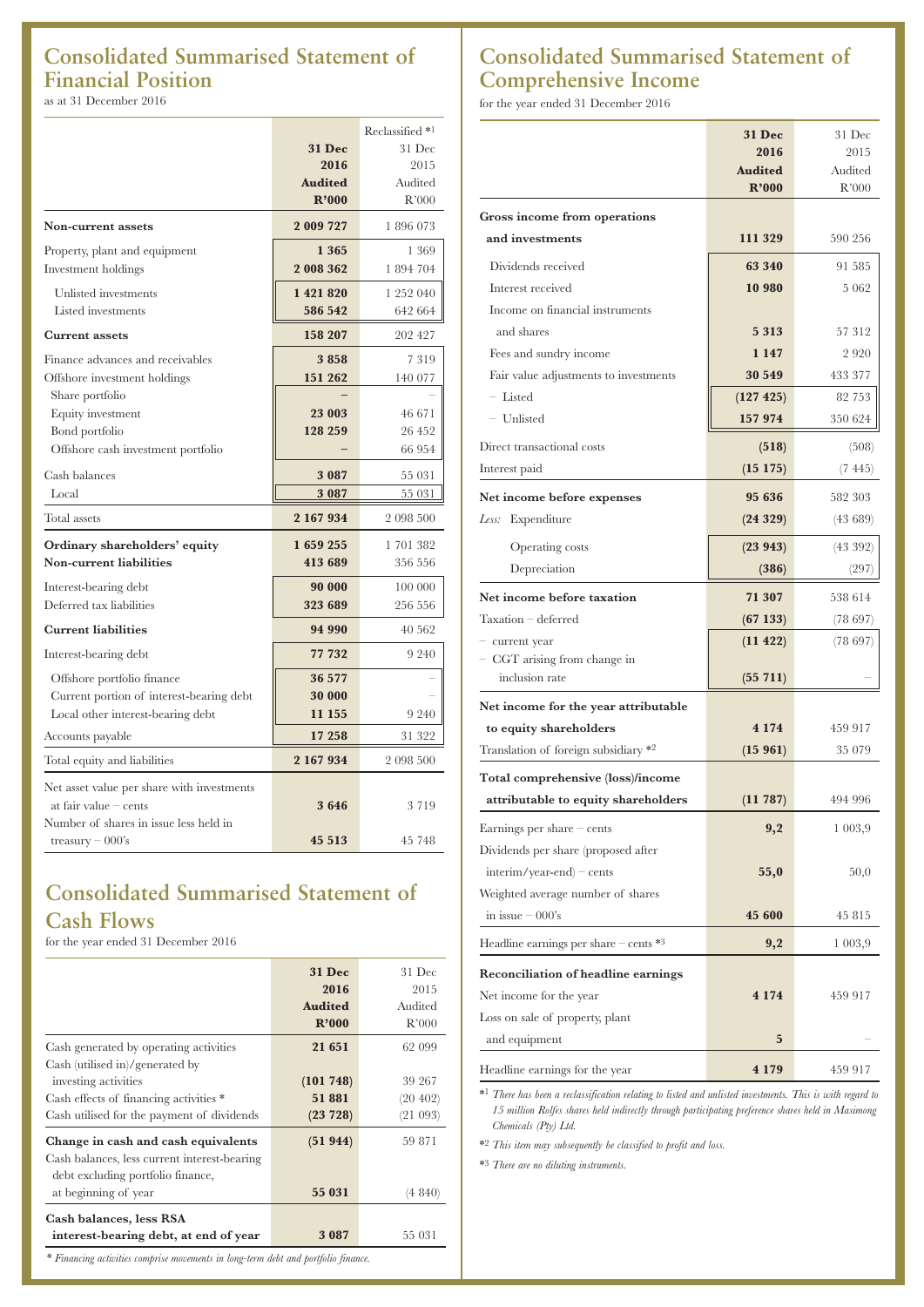## **Consolidated Summarised Statement of Changes in Equity**

#### for the year ended 31 December 2016

|                                         | Share<br>capital<br>R'000 | Share<br>premium<br>R'000 | Non-<br>distri-<br>butable<br>reserve<br>R'000 | Disti-<br>butable<br>reserve<br>R'000 | Total<br>R'000   |
|-----------------------------------------|---------------------------|---------------------------|------------------------------------------------|---------------------------------------|------------------|
|                                         |                           |                           |                                                |                                       |                  |
| Balance as at 1 January 2015            | 856                       | 45 748                    | 35 397                                         | 1 151 072                             | 1 233 073        |
| Total comprehensive income for the year |                           |                           | 35 079                                         | 459 917                               | 494 996          |
| Loss in share trust                     |                           |                           | (1)                                            |                                       | $^{(1)}$         |
| Shares held in treasury                 |                           | (5 593)                   |                                                |                                       | (5 593)          |
| Dividends paid                          |                           |                           |                                                | (21093)                               | (21093)          |
| Balance as at 31 December 2015          | 856                       | 40 155                    | 70 475                                         | 1 589 896                             | 1701382          |
| Total comprehensive loss for the year   |                           |                           | (15961)                                        | 4 1 7 4                               | (11787)          |
| Loss in share trust                     |                           |                           | (1)                                            |                                       | $\left(1\right)$ |
| Shares held in treasury - written back  |                           | 5 5 9 3                   |                                                |                                       | 5 5 9 3          |
| Shares held in treasury                 | (1)                       | (12 203)                  |                                                |                                       | (12 204)         |
| Dividends paid                          |                           |                           |                                                | (23 728)                              | (23 728)         |
| Balance as at 31 December 2016          | 855                       | 33 545                    | 54 513                                         | 1 570 342                             | 1659255          |

#### **Contingent liabilities**

1. The group has rights and obligations in terms of shareholder and purchase and sale agreements relating to its present and former investments.

- 2. Commitments for the lease of premises are as follows:
- Year 1 R481 000.
- 3. An offshore subsidiary has provided a guarantee of \$250 000 on behalf of an investee.

#### **Commentary**

#### **Profile**

Sabvest is an investment group which has been listed on the JSE since 1988. Its ordinary and "N" ordinary shares are quoted in the Equity Investment Instruments sector.

Sabvest has significant interests in three unlisted industrial groups, long-term holdings in five JSE listed investments, and offshore share, bond and cash portfolios, all accounted for on a fair value basis. In addition, Sabvest makes finance advances, participates in debt instrument portfolios and undertakes other fee and profit earning activities from time to time.

#### **Changes in investment holdings**

#### During the year Sabvest:

- purchased 5m shares in Metrofile for R20,4m, thereby increasing its holding to 25m shares representing a 5,5% interest in Metrofile;
- purchased 1,2m shares in Torre Industries for R2,8m, thereby increasing its holding to 62,2m shares representing a 12% interest in Torre;
- purchased 3m shares in Rolfes Holdings for R10,8m, thereby increasing its direct holding in Rolfes to 6m shares;
- purchased additional participating preference shares of R23,5m in Masimong Chemicals, the value of which is directly linked to the performance of 7,5m ordinary shares in Rolfes Holdings, thereby increasing its holding in preference shares to an amount linked to the performance of 22,5m Rolfes shares, which, together with the 6m Rolfes shares referred to above, constitute direct and indirect interests of 17,5% in Rolfes;
- purchased and sold 500 000 shares in Datatec;
- purchased 2,38m shares in Corero Network Security for R3,6m (GB213 000), thereby increasing its interest in Corero to 15,5m shares representing an interest of 7,6% in Corero;
- increased its offshore bond portfolio to R128m;
- purchased 25% of Flexo Line Products (Pty) Ltd; and
- purchased 9 455 Sabvest ordinary shares and 225 526 Sabvest "N" ordinary shares for R6,6m, and which are presently held as treasury shares in a subsidiary.

### **Investment holdings**

as at 31 December 2016

|                                        | Economic        | Fair      |
|----------------------------------------|-----------------|-----------|
|                                        | interest        | value     |
|                                        | $^{0}/_{0}$     | R'000     |
| <b>Investments</b>                     |                 |           |
| <b><i>Unlisted</i></b>                 |                 |           |
| Flexo Line Products (Pty) Ltd          | 25,0            |           |
| SA Bias Industries (Pty) Ltd *1        | 58,2            |           |
| Sunspray Food Ingredients (Pty) Ltd *2 | 22,0            |           |
|                                        |                 | 1 421 820 |
| Listed                                 | Ordinary shares |           |
| Brait S.E.                             | 758 477         | 66412     |
| Metrofile Holdings Limited             | 25 000 000      | 124 750   |
| Rolfes Holdings Limited                | 6 000 000       | 29 880    |
| Rolfes Holdings Limited *3             | 22 500 000      | 112 050   |
| Torre Industries Limited               | 62 200 000      | 108 850   |
| <b>Transaction Capital Limited</b>     | 10 000 000      | 144 600   |
|                                        |                 | 586 542   |
| Long-term investment holdings          |                 | 2 008 362 |
| Offshore investment holdings           |                 | 151 262   |
| Share portfolio                        |                 |           |
| Bond portfolio                         |                 | 128 259   |
| Corero Network Security Plc            | 15 500 000      | 23 003    |
| <b>TOTAL HOLDINGS</b>                  |                 | 2 159 624 |

\*1 *Voting interest 49%.*

\*2 *Held through Famdeen Investments (Pty) Ltd.*

- \*3 *Held indirectly through participating preference shares in Masimong Chemicals*
- *(Pty) Ltd linked to the performance of 22,5m shares in Rolfes Holdings Limited.*

Subsequent to the reporting date Sabvest:

- has contracted to purchase 26% of Classic Food Products (Pty) Ltd;
- has reduced its offshore bond portfolio by R46,9m (\$3,4m) to R81,3m (\$5,9m); and
- has re-opened its offshore share portfolio in an amount of R59,5m (\$4,5m).

#### **Financial results**

PAT decreased by 99% and headline earnings per share decreased by 99% to 9 cents per share.

The results for 2016 have been affected by negative fair value adjustments in the listed share portfolio arising from falls in the share prices of Sabvest's holdings in Brait, Corero and Torre during the year, and by a one-off increase in the deferred tax liability on fair value adjustments relating to prior years due to the increase in the enacted rate of CGT.

All of the group's unlisted investments and its listed investments in Metrofile, Rolfes and Transaction Capital performed satisfactorily.

NAV per share decreased by 2% to 3 646 cents per share.

Shareholders' funds decreased by 2% to R1,659bn.

DPS for the year increased by  $10\%$  to 55 cents per share.

#### **Listed investments**

- Brait's share price reduced materially pursuant to concerns relating to its interests in the United Kingdom after the Brexit vote and in particular the uncertain outlook for sterling and the weakness in the retail sector and the effects on its investment in New Look.
- Metrofile produced slightly lower growth in earnings than in prior years. Its share price was stable during the period.
- Torre Industries' share price fell materially due to poor operating performances across the group and in particular in the divisions affected by weakness in the mining and industrial sectors. Prospects are satisfactory once activity in these sectors improves.
- Rolfes Holdings produced excellent results ahead of expectations and its share price increased materially.
- Transaction Capital continues to trade very satisfactorily and in line with expectations. It produced good growth for the year and its share price strengthened in response.